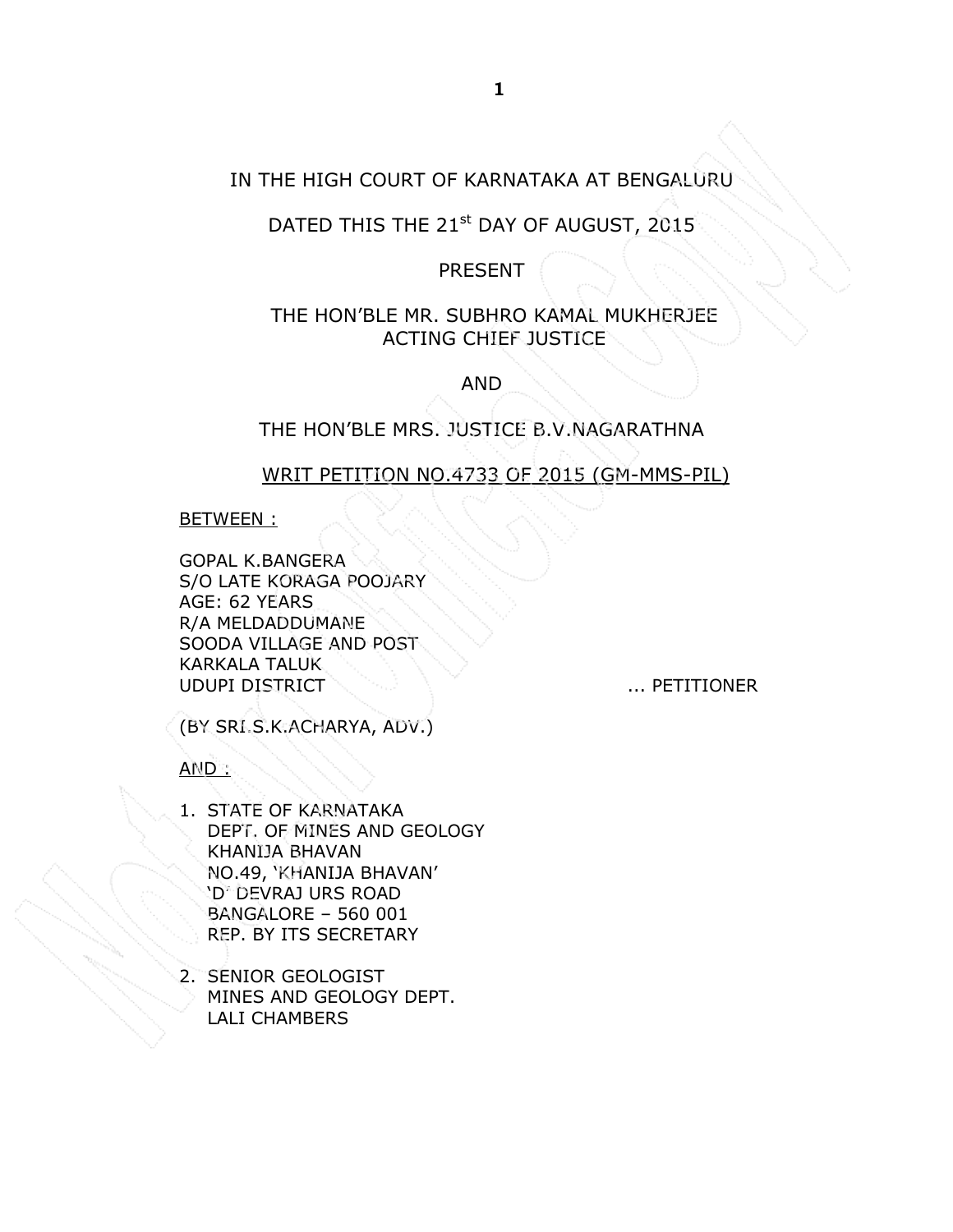NEAR ASHIRVAD TALKIES SANTHEKATTE, UDUPI – 576 105

- 3. KARNATAKA STATE POLLUTION CONTROL BOARD, PARISARA BHAVAN NO.49, 4<sup>TH</sup> AND 5<sup>TH</sup> FLOOR CHURCH STREET BANGALORE – 560 001
- 4. THE DEPUTY COMMISSIONER UDUPI DISTRICT, UDUPI – 576 101
- 5. THE TAHASILDAR KARKALA TALUK KARKALA – 576 104 UDUPI DISTRICT

6. M/s. NAVAYUGA ENGINEERING CONSTRUCTION COMPANY LTD. CORPORATE OFFICE PLOT NO.379, ROAD NO.10 JUBILEE<sup>1</sup>HILLS- HYDERABAD – 500 033 A.P.STATE ... **A.P.STATE** 

(SRI.Y.H.VIJAY KUMAR, AGA FOR R1, R2, R4 AND R5 SMT.PUSHPAKANTHA, ADV. FOR R3 SRI.DHYAN CHINNAPPA, SR. ADV. FOR SRI.K.ARUN KUMAR, ADV. FOR R6)

---

This Writ Petition is filed under Articles 226 and 227 of the Constitution of India, praying to direct the R1 to R5 to consider the representation of the petitioner vide Ann-A, E, F, H in the matter of cancellation of quarry lease No.241/10 operated by R6 in Sy.No.133/P1 situated at Sooda Village, Karkala Taluk, forthwith and to pass appropriate orders with regard to the said quarry lease and etc.